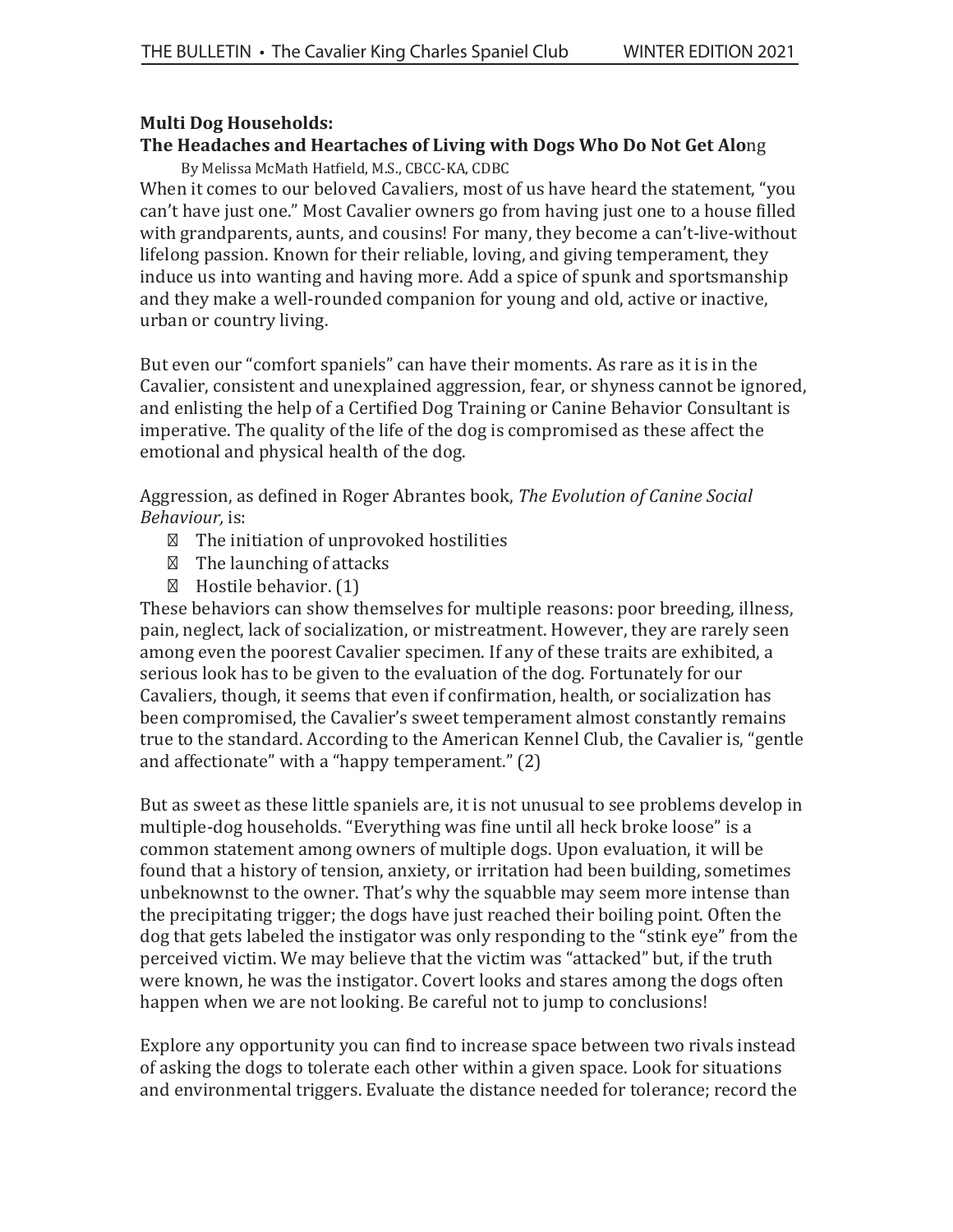frequency, intensity, and duration of the squabble. If you can answer those questions, you probably have the answer to "why don't they get along?"

# **Resource Guarding**

Skirmishes or aggressive outbursts over resources are not considered a result of an unsound temperament, emotional instability, or unstable environment. Remember, aggression is defined as an unprovoked attack. Guarding of resources is not an act of aggression; it is a natural act for survival. As in a household of kids, there is going to be friction, and most of it will revolve around the word "MINE!" However inconvenient and frustrating, not getting along with other dogs in the house does not fall within the seriousness of aggression unless there are, of course, injuries.

Resource guarding or MINE! Can be defined as anything the dog has and does not want to share or give up and/or anything another dog has that he wants. This usually progresses starting with food, then toys, to territory, and eventually to resource guarding of humans. Since it is a progressive phenomenon, it is important to be alert to the first sign of resource guarding and even more important to teach the dog early in your relationship that you are not there to "take things away" but "to give to them."

To counter the "it's mine" mentality, play the trade game. We have all been in a tug o' war, with a dog's jaws clamping harder and harder as he refuses to give up the cherished forbidden object. The trade game can be taught to both puppies and older dogs. You teach the dog "what I have is better than what you have." Get the highest valued treat possible and place it a few inches to the side of the dog's mouth (so he has to turn his head away from your hand to get the new treat); this keeps you from being bitten while reaching for the dropped object as the dog's mouth is now away from your reaching hand. The treat has to be high enough value for him to let go; otherwise, you have taught him to hang on even tighter. Then when it is really important, you have a greater chance to get the dead bird or the piece of chocolate. What we have to teach the dog is to willingly relinquish an item in the knowledge that something even better will be offered. We are giving, not taking away. Never use alpha rolls or any aversive techniques. Occasional squabbles in a multiple-dog household are generally considered as a management issue.

# **Management**

Most Cavaliers love other Cavaliers, so if there are issues, look for the trigger: RESOURCE COMPETITION. Once you have identified the resource, then you can MANAGE the dog's environment.

- Remove, toys, bones, food, mats, purses--anything that they may perceive or want to claim as theirs.
- Management is especially critical if you are living with both males and females. A bitch in heat can create a life-or-death mentality in a stud dog. The owner has to be vigilant in keeping him away from not only the girls but the other males as well.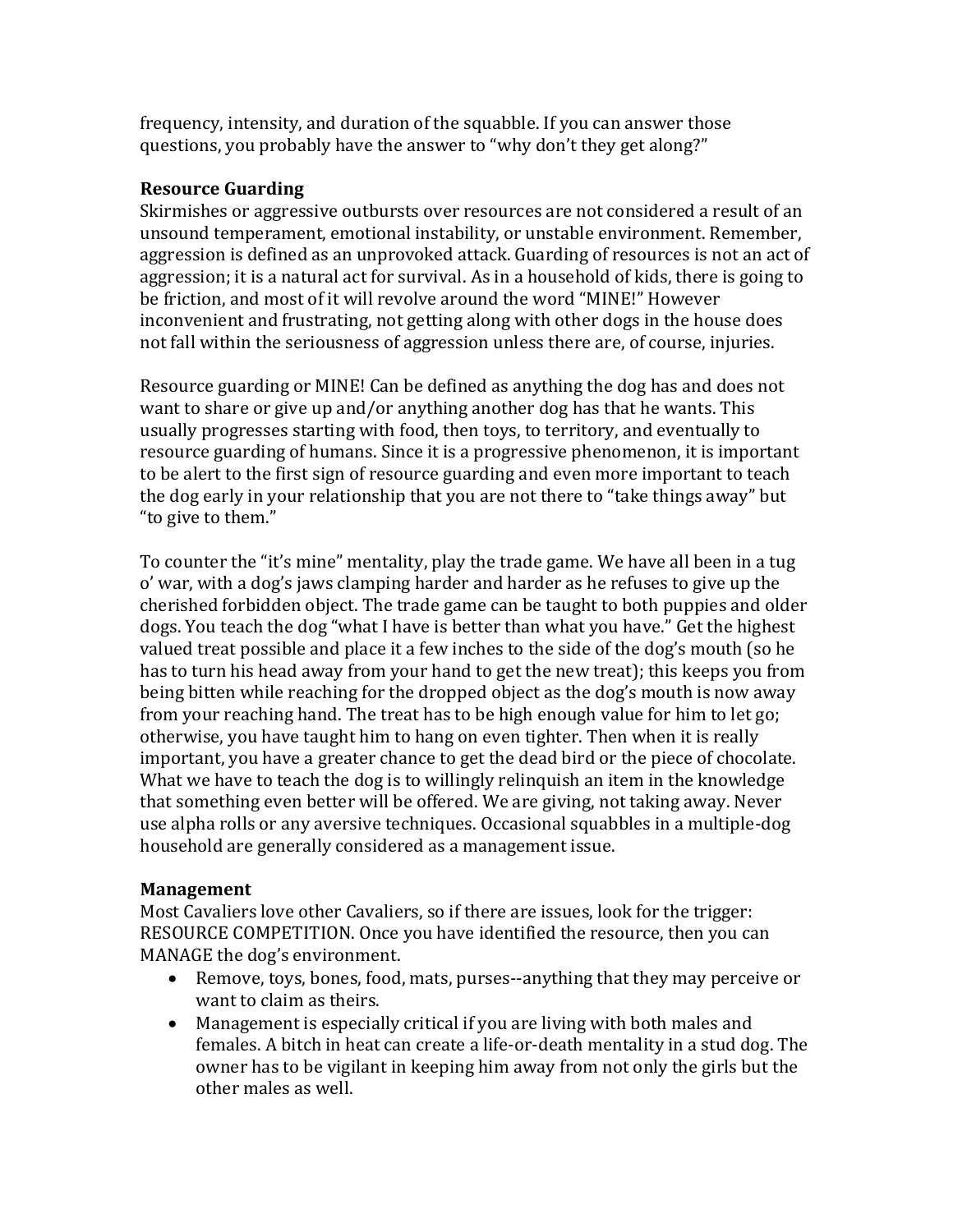- If your Cavalier sleeps with you and growls when moved, it is time for him to sleep in the crate.
- Management means feeding dogs in their individual crates.
- Utilize a crate and rotate protocol for those who have a tendency not to get along. This reduces stress for both you and the dogs.
- Pet gates are helpful as well, but if a dog prefers being on the covered deck while another stays in mom and dad's closet, that is fine too as long as they are separated. This is a key: it is easy to establish a group management mentality and forget about individual personalities and needs.

### **What Else Could Be Triggering Squabbles Other than Resources?**

Temperament! Like a lot of humans, some dogs just need more space emotionally and physically. It is important in a household with two or more dogs that each dog have a private place he can call his own and can go to at will. Dogs who can make choices in their environment are less anxious as well. Be aware if you have a social butterfly or one who is content to just be in your lap or on the chair away from the fray. Help provide them an environment where they can achieve the natural homeostasis that matches their temperament. Some are easily over stimulated and need to be removed to a quiet place, especially when children are up and running around, and some just naturally are the class clown, getting in all kinds of mischief.

An improper introduction can cause lasting tensions between dogs. If dogs were not introduced on neutral territory (i.e., the new dog was brought into the family dog's home), the chances are great that the family dog will have tension with the newcomer. This negative first impression is a difficult situation to rectify.

McConnell and London have some practical ideas in their very short and simple book, *Feeling Outnumbered? How to Manage and Enjoy Your Multi-dog Household*. The authors suggest:

- Working with each dog individually, daily if possible but at least a few times a week.
- Teaching a group name, whatever comes to mind easily. Teach them to stop and focus on you when they hear something like, Listen Up! As they stop and look at you, hand out treats!
- Making sure each dog knows his or her individual commands and not just the group command.
- Appropriate behaviors should be practiced individually. Problem behaviors such as barking en masse to the front are difficult to rectify in a group. (3)

### **Aversive Techniques or Punishment**

Some dog trainers and owners still believe the myth and practice establishing an alpha dominance with their dogs. Generally, this is done using aversive techniques such as alpha rolls, squirt water bottles, pennies in a can, a pop on the nose, ecollars, prong collars, or leash popping. Aversive techniques can only harm the human-canine relationship. An emotionally sound dog learns that his caretakers and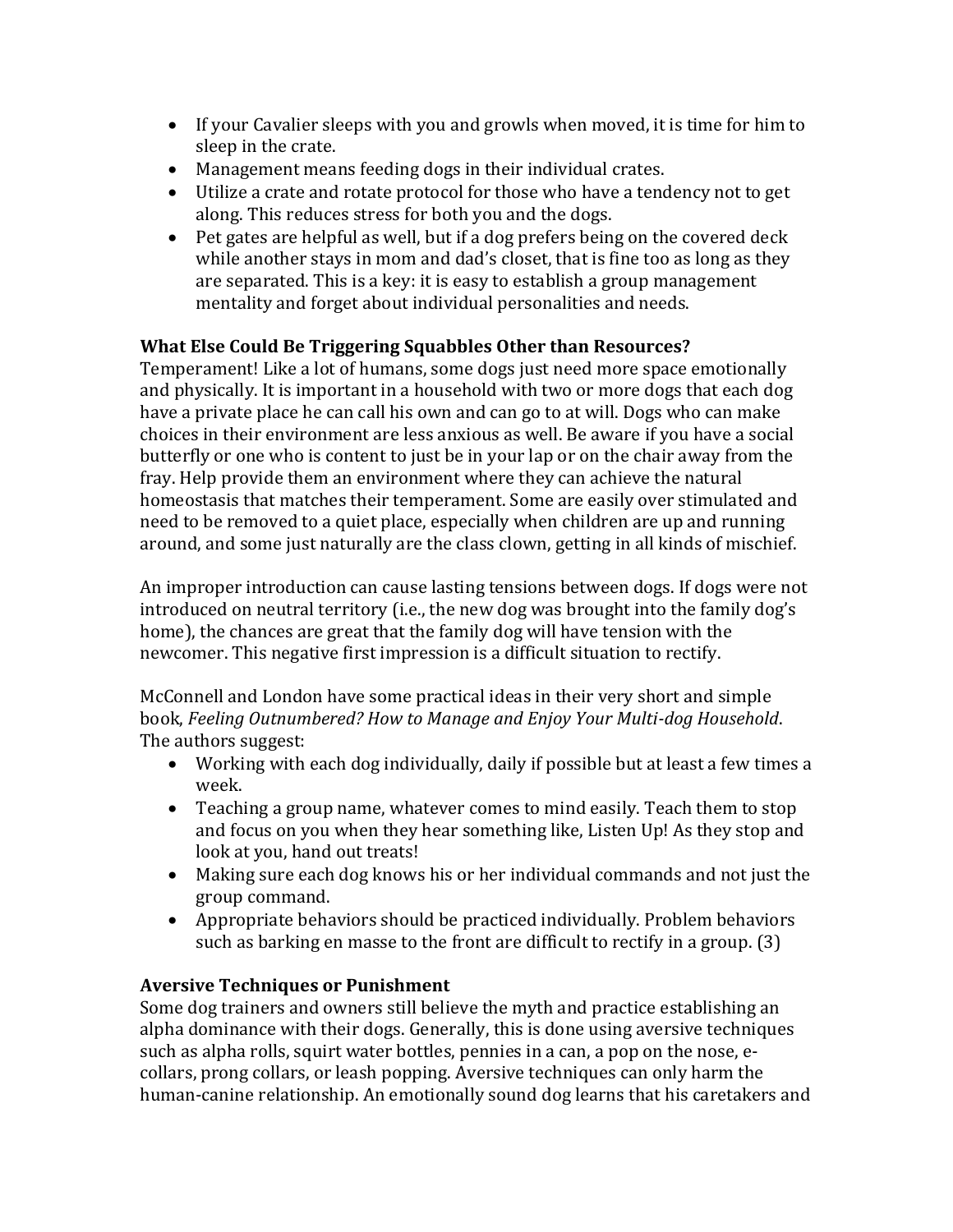environment are trustworthy and predictable; aversive techniques teach the opposite. If aversive techniques have been used, you run the risk of making a reactive dog more reactive, a fearful or anxious dog more fearful or anxious, and a resistant dog more resistant.

Teach an appropriate behavior instead of punishment. As biddable as a Cavalier is, it wouldn't take much, especially if you add a treat! Ask yourself what you want your Cavalier to do instead of bark, lunge, snap, or growl. Teaching the appropriate behavior will alleviate the problem in a more positive way. The use of an aversive technique often has a natural consequence of creating more unwanted negative behaviors.

The American Veterinary Society of Animal Behavior (AVSAB) recommends that "training should focus on reinforcing desired behaviors, removing the reinforcer for inappropriate behaviors, and addressing the emotional state and environmental conditions driving the undesirable behavior. . . .Trainers should be encouraged to work to change the underlying *cause* of the problem behavior and not just address the behavior at face value." (4)

### **Correction and Re-direction**

So often we tell the dog what not to do but we don't teach them what we want them to do. The training formula involves both correction and redirection! For example; Don't jump, do sit, treat! Voila!

### **Therapy**

Walk! For dogs that don't get along, take them on walks! You need one handler per dog, keeping the dogs on the outside. Do this for a week or two. If tensions are reducing between the dogs at home, alternate to a dog-handler-dog-handler formation. If they have resolved their issues at home, then you can walk them sideby-side. Do not let them visit or mark over each other. This is not "I am bigger than you" conversation; this is a power walk. After a few weeks if this is not reducing the tension, stop and just walk them separately. If nothing else is accomplished, a tired dog is a happier dog.

- Play with them separately.
- Have lesson time separately.

# **Recommendations:**

- When playing ball, have one more ball than the number of dogs playing.
- Feed all bones and treats in individual crates.
- Feed all meals in crates. This reduces a main daily stressor and the likelihood that dogs will feel the need to guard their food. Feeding a few feet apart is not enough. Anxiety can generalize from one stressor to another, so eliminate any opportunities for it to start.
- Put everyone on a schedule, just as you would for a baby. For example, schedule nap time from 10-12 in the mornings and then from 2-3 in the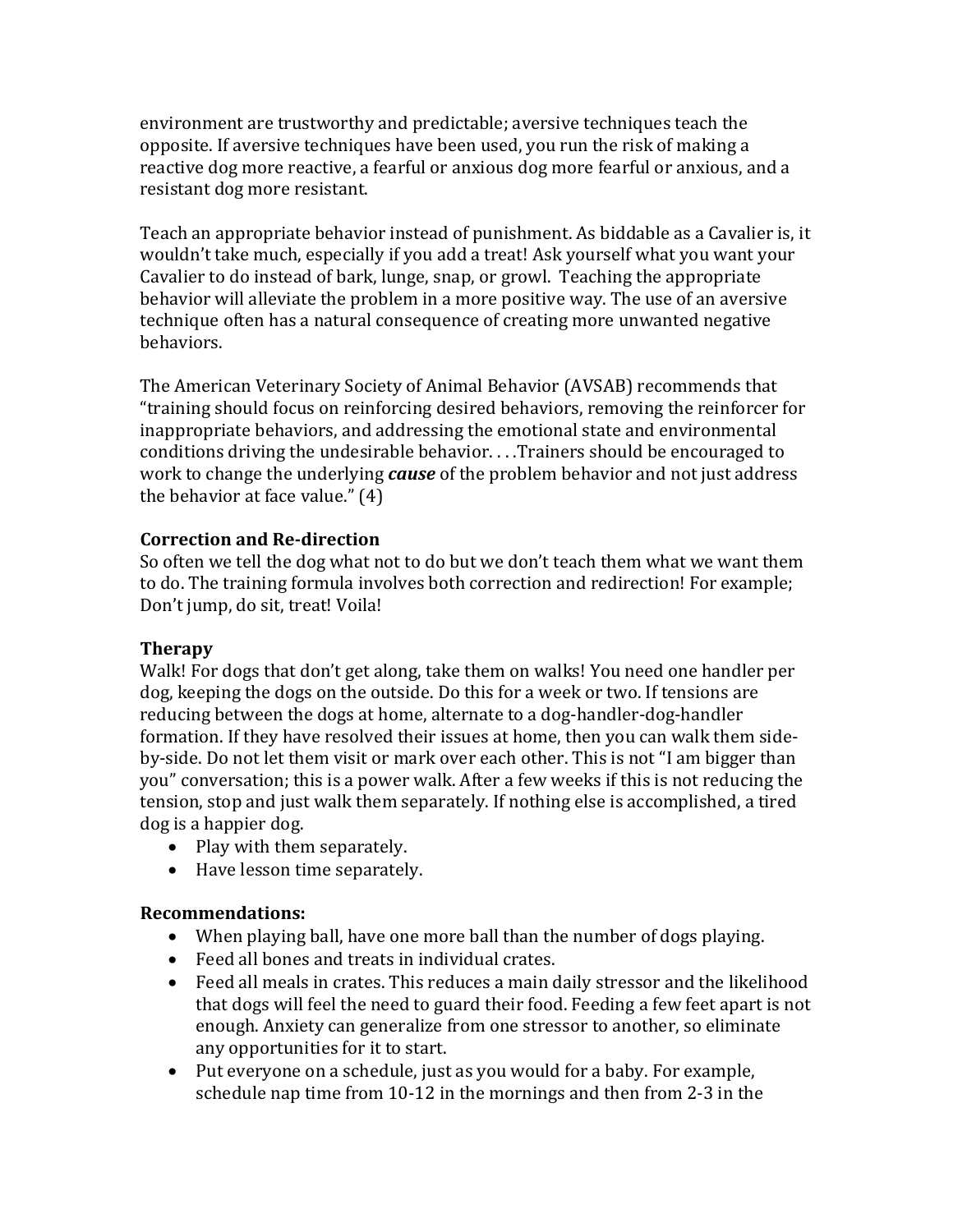afternoons. This breaks up the group mentality and gives everyone space and time to settle. Multiple breaks can keep tempers from rising and give time to settle.

- Dog bowls and food: teach that an incoming hand is not a threat. Practice dropping treats into his food bowl as you walk by, picking it up while he is eating, and trading for something more delicious, such as chicken. In a house where there are children or grandchildren, this exercise is a must!
- Where the dog's head is, so is his brain. If he is looking at his so-called nemesis or reactive trigger, he is not focused on you. Interrupt with a clap and a NO! Request a refocus on you and praise.
- Never allow two dogs to stare at each other or one to stare at an unknowing suspect. That is a precursor to the prey drive, i.e., a fight. Correct with a clap to startle and a No! Redirect with a refocus on you, and praise.
- Observe calming signals as defined in the book *On Talking Terms with Dogs: Calming Signals* by Turid Rugass. She describes 30 calming signals that dogs use to communicate what they are feeling, such as stress or anxiety. This is a nonverbal signal to remove the dog or to change his environment. (5)

### **SUMMARY**

Even though the Cavalier has a tranquil and tractable nature, this does not mean a multiple-dog household will be stress free. Some dogs just need more space; others do not like to share, want to eat in privacy, or are jealous of attention. When romance is in the air, tensions for both owners and dogs can rise; the key is management! Most skirmishes revolve around a resource, food, toys, territory, or a prospective mate.

Cavaliers may have discriminating owners, but few have discriminating taste; even though they prefer other Cavaliers they generally are social to all well-behaved dogs. All resource preferences are normal and fall under the category of "management." The AVSAB emphasizes that management over training is the first step in handling these types of situations. The Association of Professional Dog Trainers is an excellent resource (apdt.org). Establish a Management and Correct and Redirect as your training protocol.

Just like living in a household with multiple personalities and needs, we still have to learn to get along, i.e., family etiquette. Be careful not to project your values onto the dog; if you remember that "the behavior is indicative of the emotional state," that is, if your Cavalier is relaxed and seems happy to be by himself, then he probably is content, but if he is constantly on the attack or retreat or is easily aggravated, something needs to be changed in his environment. For the sake of the entire household, the other dogs and humans alike, enlist some help.

# **REFERENCES**